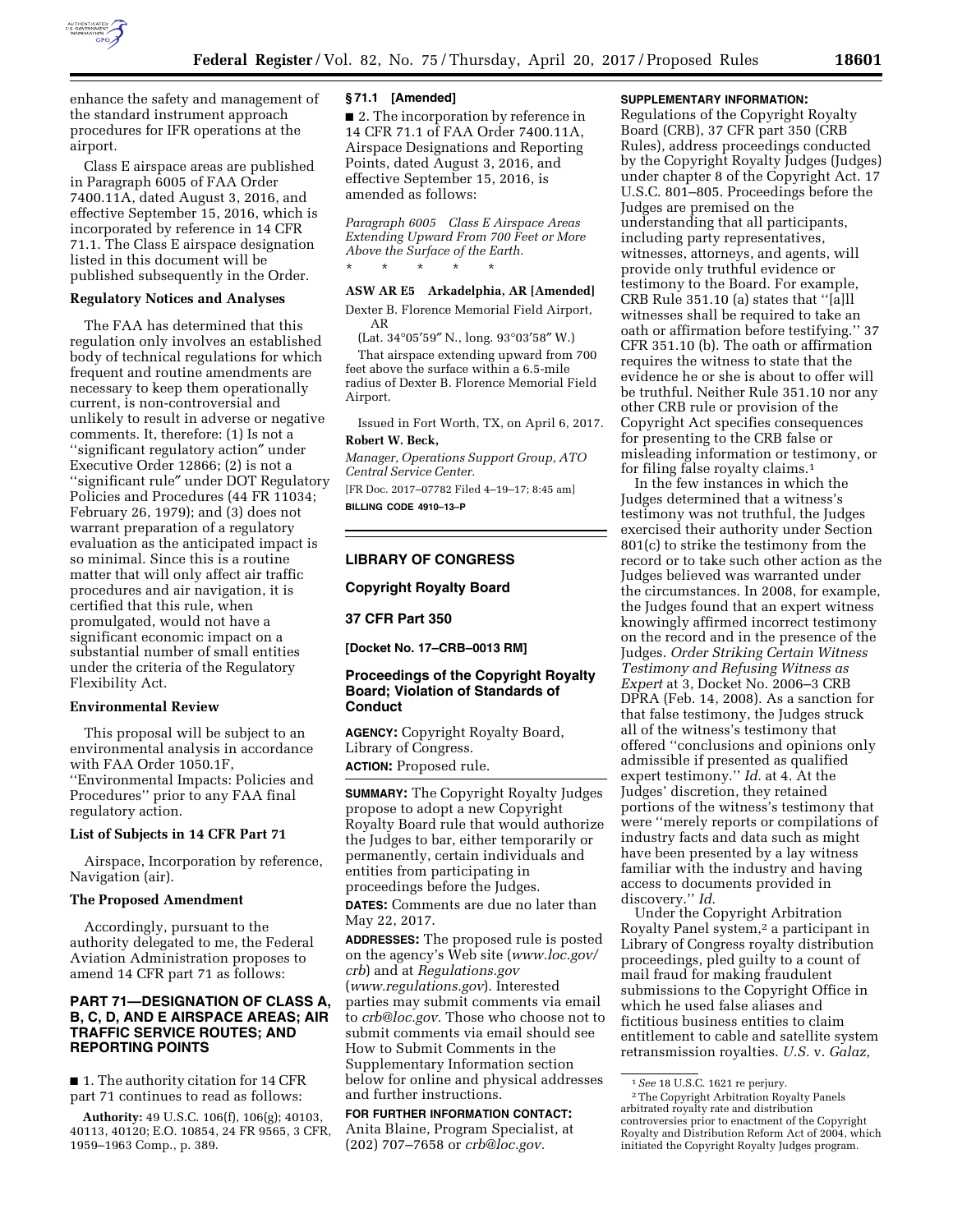No. 02–230 (D.D.C. May 30, 2002); *U.S.*  v. *Galaz,* CR 02–0230–01 (D.D.C. Dec. 23, 2002).

After serving a prison term, and with approval of the sentencing court, the sanctioned individual continued to represent claimants in proceedings before the CRB. In one such proceeding, the Judges found that the same individual did not testify truthfully. *Memorandum Opinion and Ruling on Validity and Categorization of Claims* at 8, Docket Nos. 2012–6 CRB CD 2004–09 (Phase II) and 2012–7 CRB SD 1999– 2009 SD (Phase II) (March 13, 2015) (*Memorandum Opinion and Ruling*). In determining a sanction for the false testimony, the Judges analyzed whether they had authority to debar or otherwise disqualify a claimant representative for misconduct. The Judges concluded that ''[a]ssuming, without deciding, that the Judges do possess the inherent authority to debar or otherwise disqualify a claimant representative for misconduct, the Judges find that it would be inappropriate to exercise that authority in the absence of regulations governing how, and under what circumstances they may do so.'' *Id.* at 9. The Judges concluded that:

Participants are entitled to "official . . . guidance as to what acts will precipitate a complaint of misconduct, how charges will be made, met or refuted, and what consequences will flow from misconduct if found.'' Even though, in this particular instance, all of the participants know—or should know—that giving false testimony under oath in an official proceeding is serious misconduct, there is nevertheless no ''official guidance'' in either the Copyright Act or CRB Rules concerning the consequences of that misconduct. Sadly, this case highlights the urgent need for such official guidance.

*Id., quoting Gonzales* v. *Freeman,* 334 F.2d 570, 578 (D.C. Cir. 1964) (internal citation omitted).

In the absence of official guidance on what consequences would flow from misconduct, the Judges denied the claimant representative presenting the witness the presumption of validity that each filed claim is compliant with the authority, veracity, and good faith standards now codified in 37 CFR 360.3(b)(1)(vi).3

The Judges have indicated they would ''welcome petitions for rulemaking that discuss their authority to adopt, and recommend the content of, rules, if any, sanctioning misconduct on the part of counsel or parties in CRB proceedings.'' *Memorandum Opinion and Ruling* at 9 n.7. The Judges received none. The Judges, therefore, propose these regulations to establish and publicize standards of conduct and to enumerate, without limitation, responses to violations of those standards.

In designing procedures for imposing appropriate sanctions for fraud or misrepresentation to the CRB, the Judges stress the importance of providing more consistent guidance to individuals and entities that have business before the CRB. In addition, the Judges recognize the value of providing a mechanism that is less prone to evasion than the *ad hoc*  approaches the Judges have employed in the past.4 The Judges intend the proposed new rule to supplement rather than replace the case-specific evidentiary rulings or sanctions they have imposed in the past. Consistent with these goals, the Judges propose a new CRB Rule 350.9: Violation of Standards of Conduct. The proposed new rule clarifies the expectation and requirement that all persons appearing in proceedings before the Judges act with integrity and in an ethical manner.

The proposed new rule language authorizes the Judges, after notice and an opportunity for hearing, to deny, either temporarily or permanently, to a person or entity that violates the expected standards of conduct the privilege of participating as a representative, agent, witness, or attorney in a CRB proceeding. In particular, the proposed new language would authorize the Judges to deny participation to any attorney who has

4 In the past to address objectionable behavior, the Judges have imposed, for example, discovery sanctions, evidentiary burden shifting, and have declined to consider material offered for the record. been suspended or disbarred by a court of the United States or of any State or to any person whose license to practice as an accountant, engineer, or other professional or expert, has been revoked or suspended in any State.

Moreover, under the proposed rule, the Judges could bar participation by any person who has been convicted of a felony or a misdemeanor involving moral turpitude. The proposed new rule also would authorize the Judges to deny participation by any entity that employs or retains in any capacity any person described in paragraph (b)(1) to assist in administering the distribution of royalties to claimants or to submit or prepare royalty claims or evidence to be used in a proceeding before the Copyright Royalty Board.

The proposed rule would authorize the Judges to deny participation by any person, agent, or attorney shown to be incompetent or disreputable. In addition, the proposed rule would authorize the Judges, after notice and opportunity for hearing, to deny participation by any person who knowingly or recklessly provides false oral or written testimony or who knowingly sponsors false documents under oath or affirmation in a proceeding. Finally, the proposed rule would authorize the Judges to deny participation by any person who has violated any CRB rule or regulation.

The proposed rule would allow a person denied participation in a CRB proceeding or barred as a witness to apply for reinstatement at any time. The Judges may, in their discretion, permit a hearing on the reinstatement application, but the suspension or disqualification would continue unless and until the Judges have reinstated the applicant for good cause shown.

#### **Solicitation of Comments**

The Judges seek comments on the proposed new rule. Preliminarily, the Judges believe the proposed rule is necessary to allow them to carry out their responsibilities under the Copyright Act and is consistent with the Judges' goal to provide consistent guidance to people and entities regarding the Judges' expectations of conduct in Copyright Royalty Board proceedings and other dealings with the Copyright Royalty Board. The Judges seek comments on whether they should adopt the proposed rule. Any commenter that does not believe the proposed rule is necessary or appropriate, must discuss any alternatives that the Judges have available that would allow them to continue to preserve the integrity of Copyright Royalty Board proceedings.

<sup>3</sup> In response to the Judges' remedy, the claimant representative asserted that it could overcome the loss of the presumption of validity by simply appointing an agent to adjudicate the claims that it had been hired to represent. The Judges responded that ''[g]iven the circumstances that have led to [the representative's] loss of the 'presumption of validity,' such a transparent subterfuge could well constitute fresh and sufficient evidence to cast doubt on [the representative's] representation, underscoring the need to place the burden on [the representative] to substantiate its claims.'' *Memorandum Opinion and Ruling* at 12–13, n.14.

Nevertheless, in a subsequent distribution proceeding, the same representative assigned its right to represent claims to a family member doing business under a newly-registered business name, perhaps with the intention of avoiding the loss of the presumption of validity. *See, e.g., MPAA's Motion for Disallowance of Claims Made by Multigroup Claimants* at 3, Docket Nos. 14–CRB– 0010 CD and 14–CRB–0011 SD (2010–2013) (Oct. 11, 2016). Regardless of the motivation behind the party's decision to replace itself as a claims representative with an affiliate in that particular proceeding, the claim representative's actions (about which the Judges do not currently opine) highlight the importance of a mechanism to sanction parties, witnesses, and counsel that violate CRB rules or the Judges' orders, or that otherwise engage in behavior that would warrant preventing them from future participation in proceedings before the Judges.